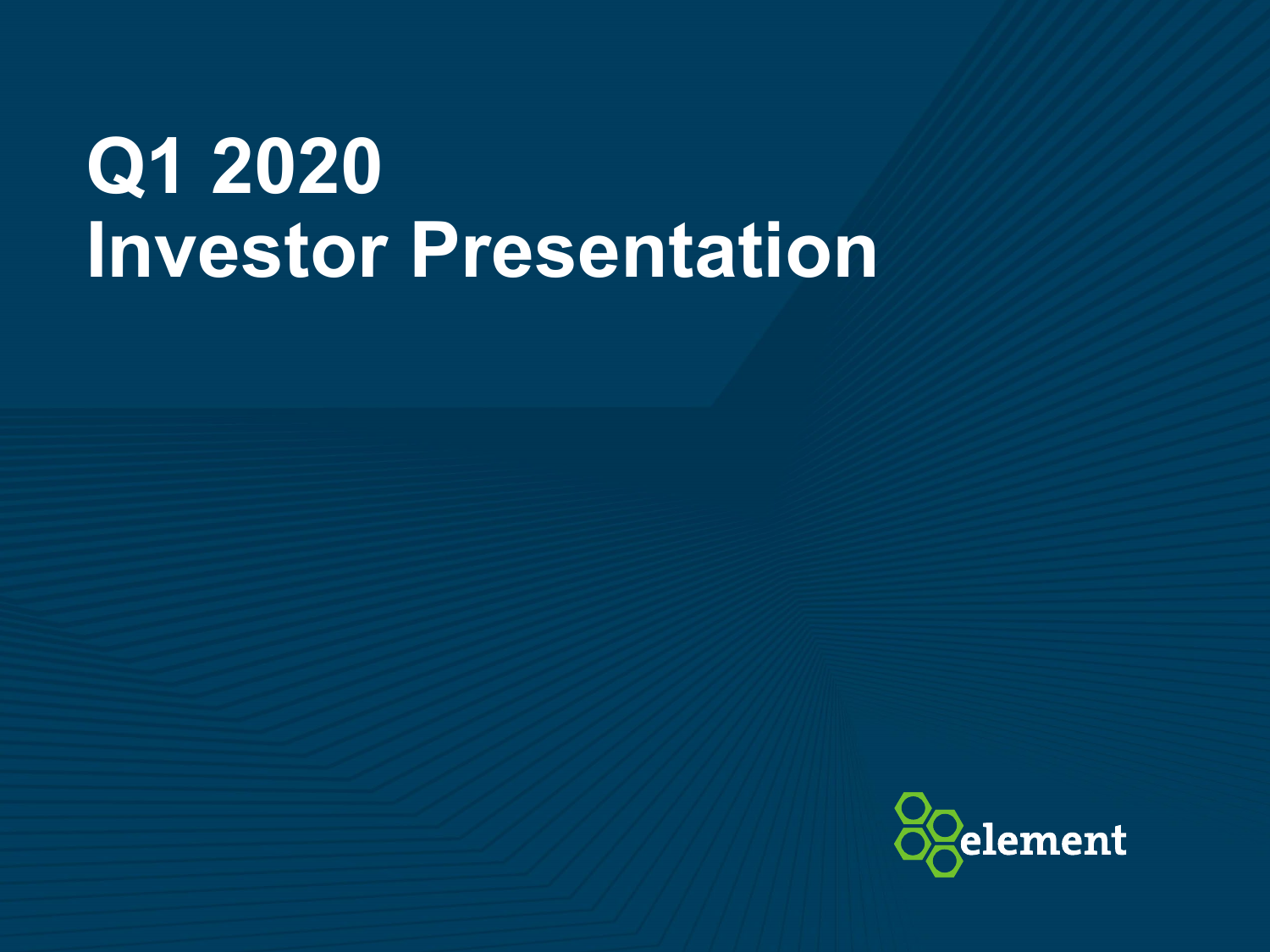This presentation contains certain forward-looking statements and forward-looking information regarding Element Fleet Management Corp. ("Element") and its business which are based upon Element's current expectations, estimates, projections, assumptions and beliefs. In some cases, words such as "plan", "expect", "intend", "believe", "anticipate", "estimate", "may", "will", "potential", "target", "proposed" and other similar words, or statements that certain events or conditions "may" or "will" occur are intended to identify forwardlooking statements and forward-looking information. These statements are not guarantees of future performance and involve known and unknown risks, uncertainties and other factors that may cause actual results or events to differ materially from those anticipated in the forward-looking statements or information.

Forward-looking statements and information in this presentation include, but are not limited to, statements with respect to, among other things, the impact that the COVID-19 pandemic may have on Element's financial condition, operating results and cash flows; the objectives, vision and strategies of Element; anticipated benefits of Element's transformation plan; the future financial reporting of Element; future cash flows, financial condition, operating performance, financial ratios, projected asset base, capital structure and capital expenditures; Element's after-tax adjusted operating income per share; Element's anticipated dividend policy and plans for future dividends; Element's ability to deliver returns and benefits from its initiatives; client acquisition, retention and experience; relationships with suppliers; anticipated cash needs, capital requirements, need for and cost of additional financing and ability to access such financing; future assets; demand for services; Element's competitive position; anticipated trends and challenges in Element's business and the markets in which it operates; the implementation of Element's systems integrations and organizational revisions; the extent, nature and impact of any value driver to create pre-tax run-rate operating income; Element's ability to generate pre-tax run-rate operating income; expectations regarding syndication; Element's ability to increase total shareholder return; Element's ability to pre-fund redemption of its outstanding convertible debentures upon their maturity; and expectations regarding credit ratings.

By its nature, forward-looking information involves numerous assumptions, known and unknown risks and uncertainties, both general and specific, that contribute to the possibility that the predictions, forecasts, projections and other forward-looking statements will not occur. Such forward-looking statements and information in this presentation speak only as of the date on the front of this presentation. The forward-looking information and statements contained in this presentation reflect several material factors, expectations and assumptions of Element including, without limitation: that Element will conduct its operations in a manner consistent with its expectations and, where applicable, consistent with past practice; acceptable negotiations with third parties; the general continuance of current or, where applicable, assumed industry conditions; the continuance of existing (and in certain circumstances, the implementation of proposed) tax and regulatory regimes; certain cost assumptions; the continued availability of adequate debt and/or equity financing and cash flow to fund its capital and operating requirements as needed; Element's net interest margin; expectations regarding syndication; growth in lease receivables and service income; assumed rate of cost inflation; assumed applicable foreign exchange rates and applicable income tax rates; Element's funding mix; terms of new instruments issued to refinance Element's 2020 convertible debentures and 2024 convertible debentures; the reset rates for Element's outstanding preferred shares; the extent of its assets and liabilities; and, in the case of the forward-looking statements regarding financial outlook, that Element will achieve the expected benefits, costs and timing of the transformation plan. Element believes the material factors, expectations and assumptions reflected in the forward-looking information and statements are reasonable but no assurance can be given that these factors, expectations and assumptions will prove to be correct.

The forward-looking events and circumstances discussed in this presentation may not occur and could differ materially as a result of known and unknown risk factors and uncertainties affecting Element, including risks regarding the fleet management and finance industries, economic factors, risks related to the addition of new clients, risks related to the payment of dividends, risks relating to business integration and many other factors beyond the control of Element. The COVID-19 pandemic has cast additional uncertainty on Element's expectations, estimates, projections, assumptions and beliefs. The duration, extent and severity of the impact the COVID-19 pandemic, including measures to prevent its spread, will have on Element Fleet's business is highly uncertain and difficult to predict at this time. No forward-looking statement can be quaranteed and Element cannot quarantee future results, levels of activity, performance or achievements. Accordingly, readers should not place undue reliance on any forward-looking statements or information. A discussion of the material risks applicable to Element can be found in Element's current Management and Discussion and Analysis and Annual Information Form, each of which have been or will be filed on SEDAR and can be accessed at www.sedar.com. Except as required by applicable securities laws, forward-looking statements speak only as of the date on which they are made and Element disclaims any intention and assumes no obligation to publicly update or revise any forward-looking statement, whether as a result of new information, future events or otherwise.-looking statement, whether as a result of new information, future events, or otherwise.

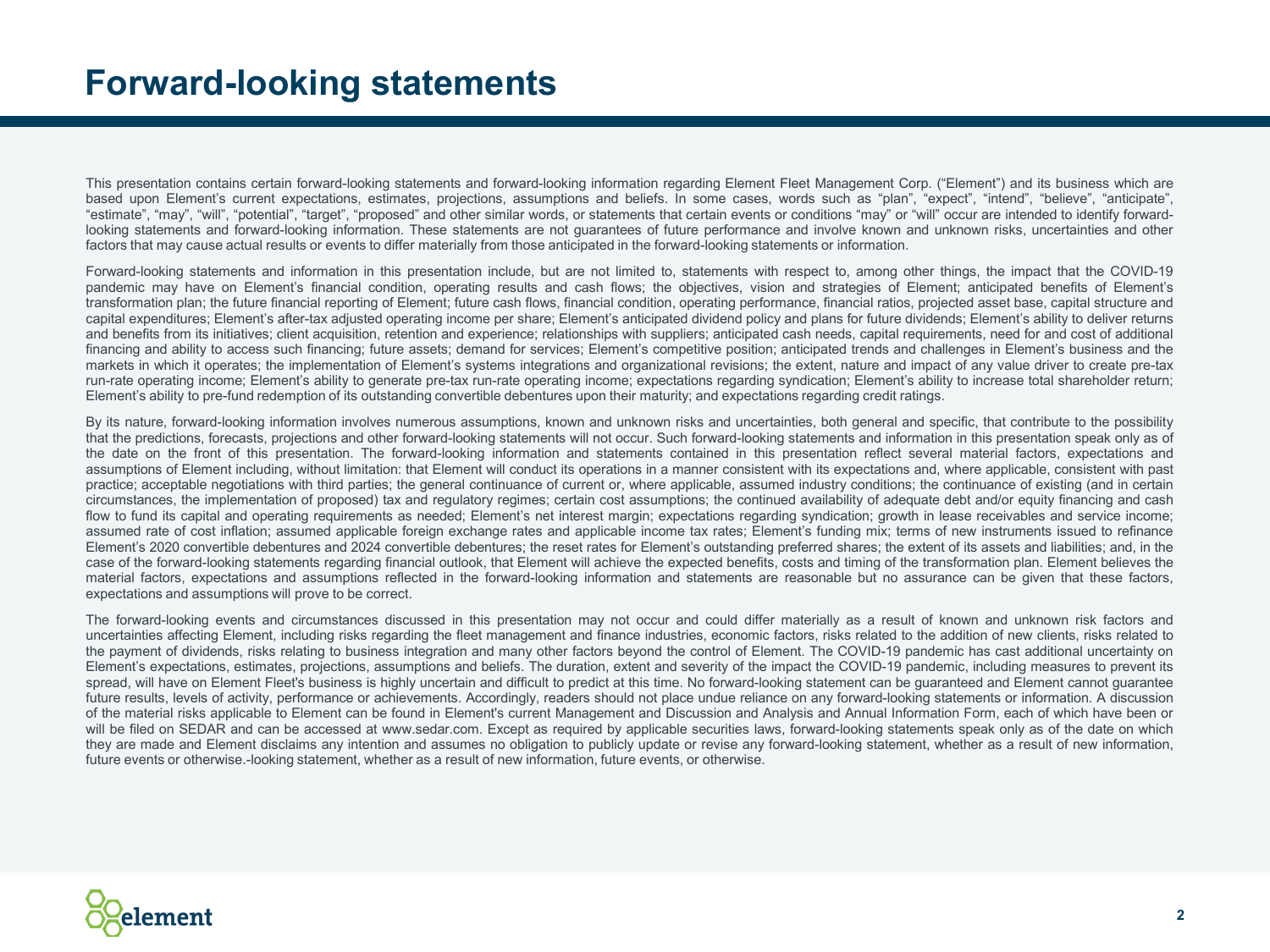An investment in the securities of Element involves significant risks. A discussion of some of the material risks affecting Element and its business appears under the heading "Risk Factors" in Element's Annual Information Form for the year ended December 31, 2019, and under the headings "Risk Management" and "Critical Accounting Policies and Estimates" in Element's current annual and quarterly Management Discussion and Analysis, all of which have or will have been filed on SEDAR and can be accessed at Element's profile on www.sedar.com. Prospective investors should carefully consider the risks associated with an investment in the securities of Element before deciding to purchase any such securities.

Unless the context otherwise requires, references to "\$" are to Canadian dollars.

Non-IFRS Measures

In this presentation, management uses a number of terms and ratios (including "adjusted operating income" and "after-tax adjusted operating income per share") which do not have a standardized meaning under IFRS and are unlikely to be comparable to similar measures presented by other organizations. A full description of these measures can be found in Element's current annual and quarterly Management Discussion & Analysis, which have been filed on SEDAR (www.sedar.com). Element believes that certain Non-IFRS Measures can be useful to investors because they provide a means by which investors can evaluate Element's underlying key drivers and operating performance of the business, exclusive of certain adjustments and activities that investors may consider to be unrelated to the underlying economic performance of the business of a given period.

Please see the definitions of "Adjusted operating income" and "After-tax adjusted operating income per share" provided under the heading "Description of Non-IFRS Measures" in Element's Management Discussion and Analysis in respect of the period ended December 31, 2019, which is publicly available on SEDAR.

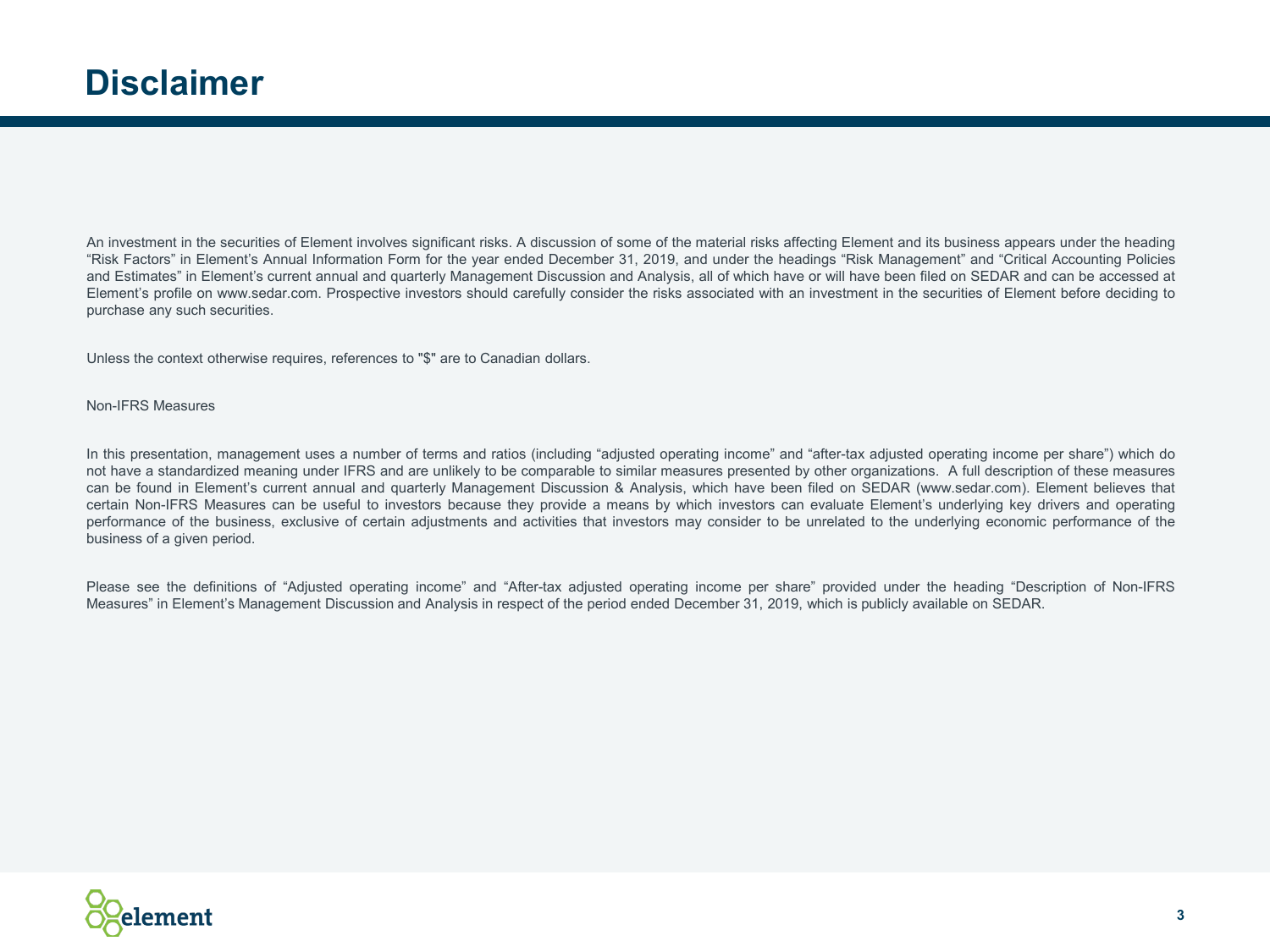### **The COVID-19 pandemic has created unprecedented disruption; Element will not be unscathed but is well-equipped to endure**

### **COVID-19 has created tremendous uncertainty for businesses…**

- **Overwhelmed healthcare systems, volatile financial markets, disrupted supply chains, weakened consumer confidence and social distancing impositions have created tremendous uncertainty for businesses and individuals**
- **The fleet management supply chain has experienced significant disruption given the closures of OEM plants, after-market upfitters, remarketing auctions and government registration offices**
- **In the short-term, demand for our fleet management services will be affected**

### **The fundamental strengths of our business remain intact…**

- **We successfully transitioned 98% of our people to remote work arrangements**
- **Our clients are receiving our full support as they address the challenges and opportunities that COVID-19 presents for their businesses**
- **Our business is getting stronger as we accelerate our Transformation agenda**
- **Our balance sheet remains investment grade and we continue to have ready access to cost-efficient capital**
- **Our liquidity, access to funding and earnings potential remain unchanged**

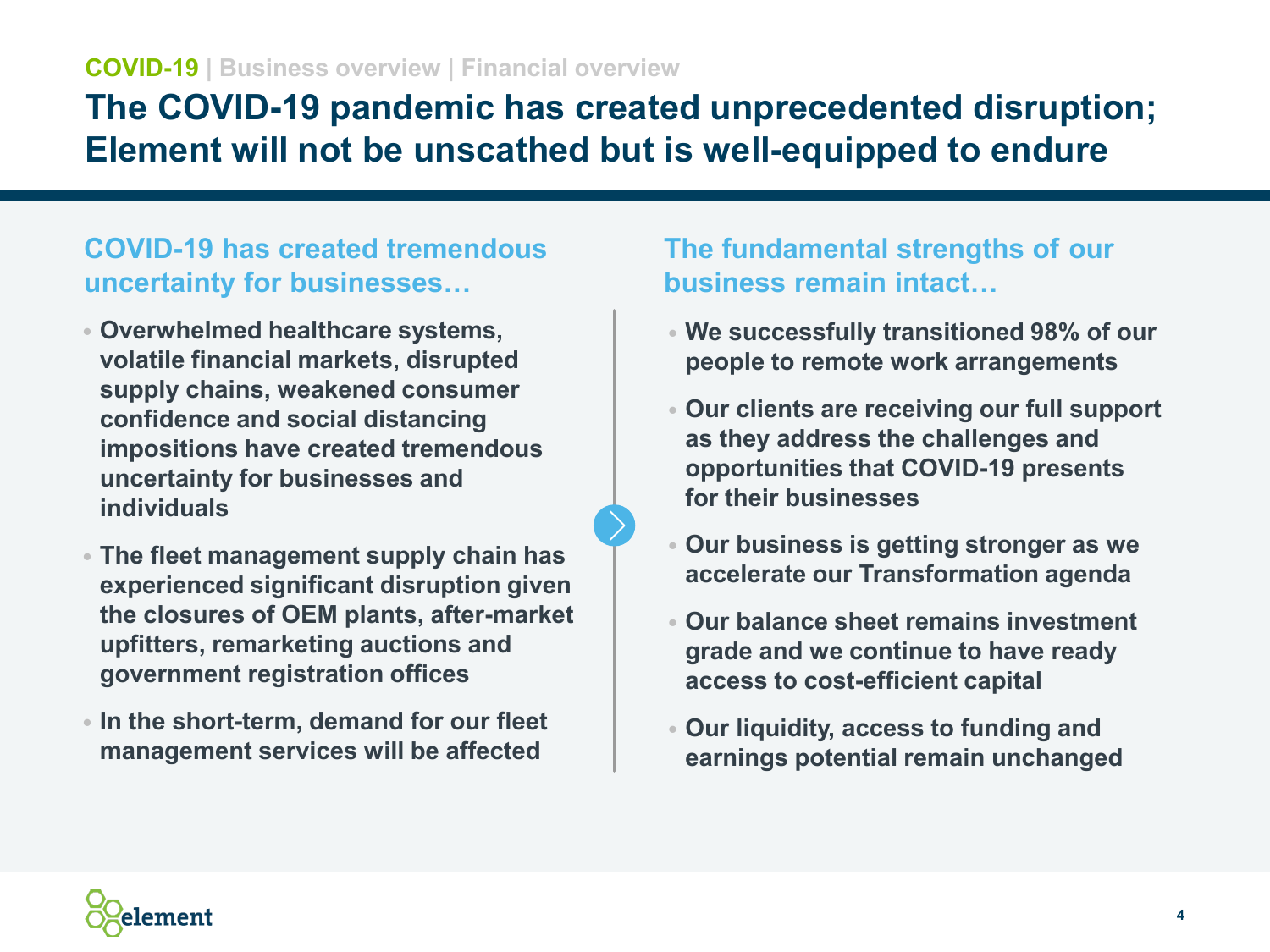#### **COVID-19 | Business overview | Financial overview**

### **As we look at the remainder of 2020, the pandemic is likely to impact Element in several ways, some of which are positive**

**Demand for our fleet management services will see several pressure points, with partial offsets thereto**

|                                  | <b>Originations</b>                               | <b>Net Financing</b><br><b>Revenue</b> | <b>Servicing</b><br><b>Income</b> | <b>Syndication</b><br><b>Revenue</b> |
|----------------------------------|---------------------------------------------------|----------------------------------------|-----------------------------------|--------------------------------------|
|                                  | <b>Postponements</b>                              | <b>Lower net</b><br>earning assets     | <b>Lower volumes</b>              | Lower core<br>asset supply           |
| <b>Pressure</b><br><b>Points</b> | <b>Cancellations</b><br>Uncertain gain<br>on sale |                                        | <b>Delayed remarketing</b>        | <b>Lower interest rates</b>          |
|                                  |                                                   | <b>Lease extensions</b>                | <b>Increased</b><br>maintenance   |                                      |
| <b>Partial</b><br><b>Offsets</b> | <b>Less working capital</b>                       |                                        | (longer-term)                     |                                      |
|                                  |                                                   | <b>Lower interest rates</b>            | Very little de-fleeting           |                                      |

**While Element may face near-term headwinds, we believe the fundamentals of our business are unchanged by COVID-19; we are staying our strategic course with a view to preserving our opportunities for long-term success**

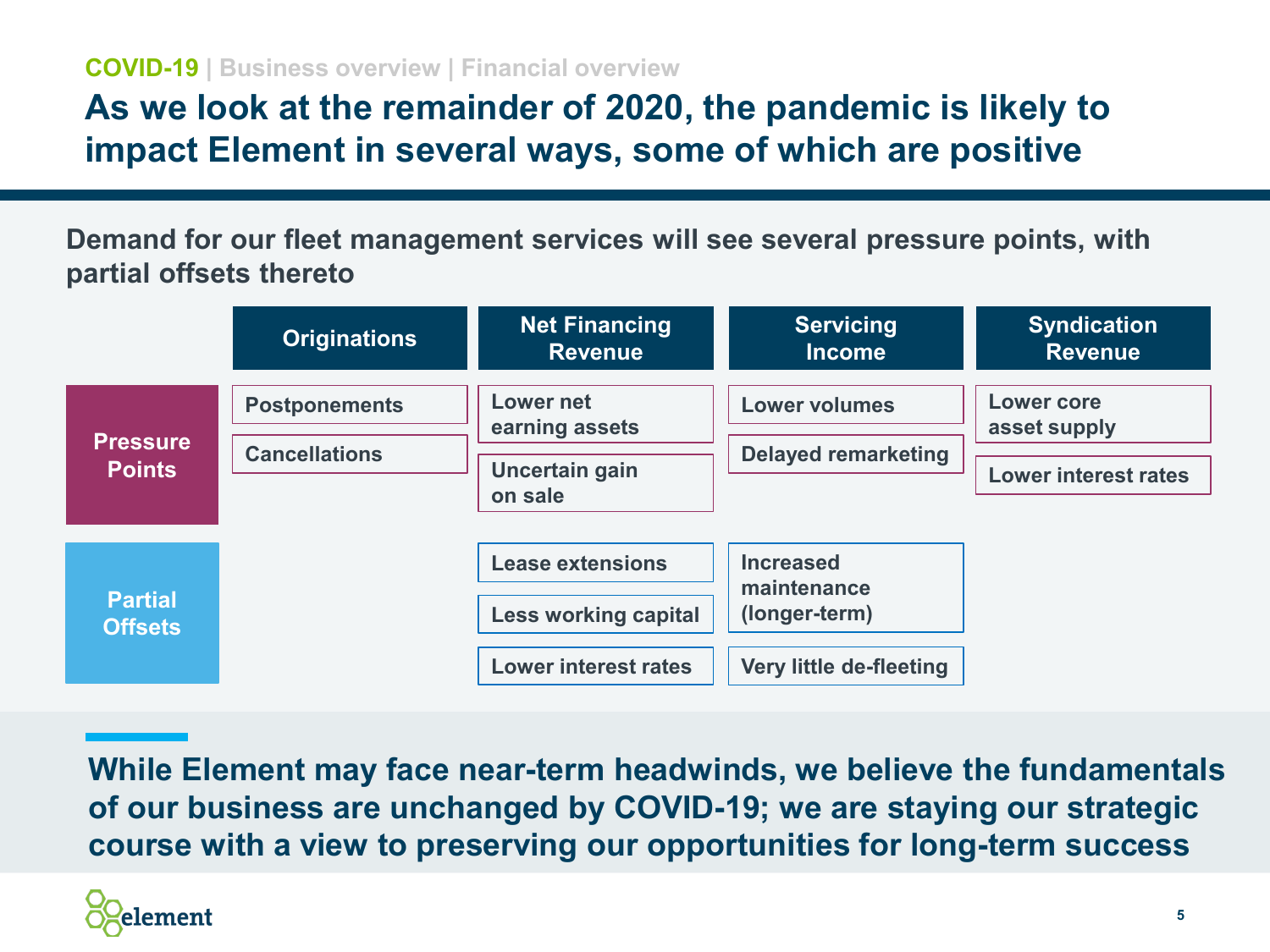## **Summary of Q1 2020**

- **Core adjusted operating income increased 10% year-over-year to \$135 million; COVID-19 had limited impact on our business and thus on our financial results, save for an \$11.4 million quarter-over-quarter increase in provision for credit losses 1.**
- **Through our transformation program, we actioned cumulative \$146 million of annual run-rate profit improvement initiatives and delivered \$29 million of operating income enhancement – both ahead of plan 2.**
- **We withdrew 2020 adjusted EPS guidance given the uncertainties associated with 3. the economic impact of COVID-19 on our clients and, therefore, on our business**
- **4. Element has committed, undrawn liquidity of over \$5.5 billion at March 31, 2020; ready access to U.S. bond, term ABS and syndication markets; and dependable operating cash flow**
- **5. Subsequent to quarter-end, Element sold the assets of 19th Capital and settled thirdparty debt at a discount**
- **6.** We remain confident in Element being able to generate 4-6% annual net revenue<br> **6.** Arouth in normal market conditions **growth in normal market conditions**

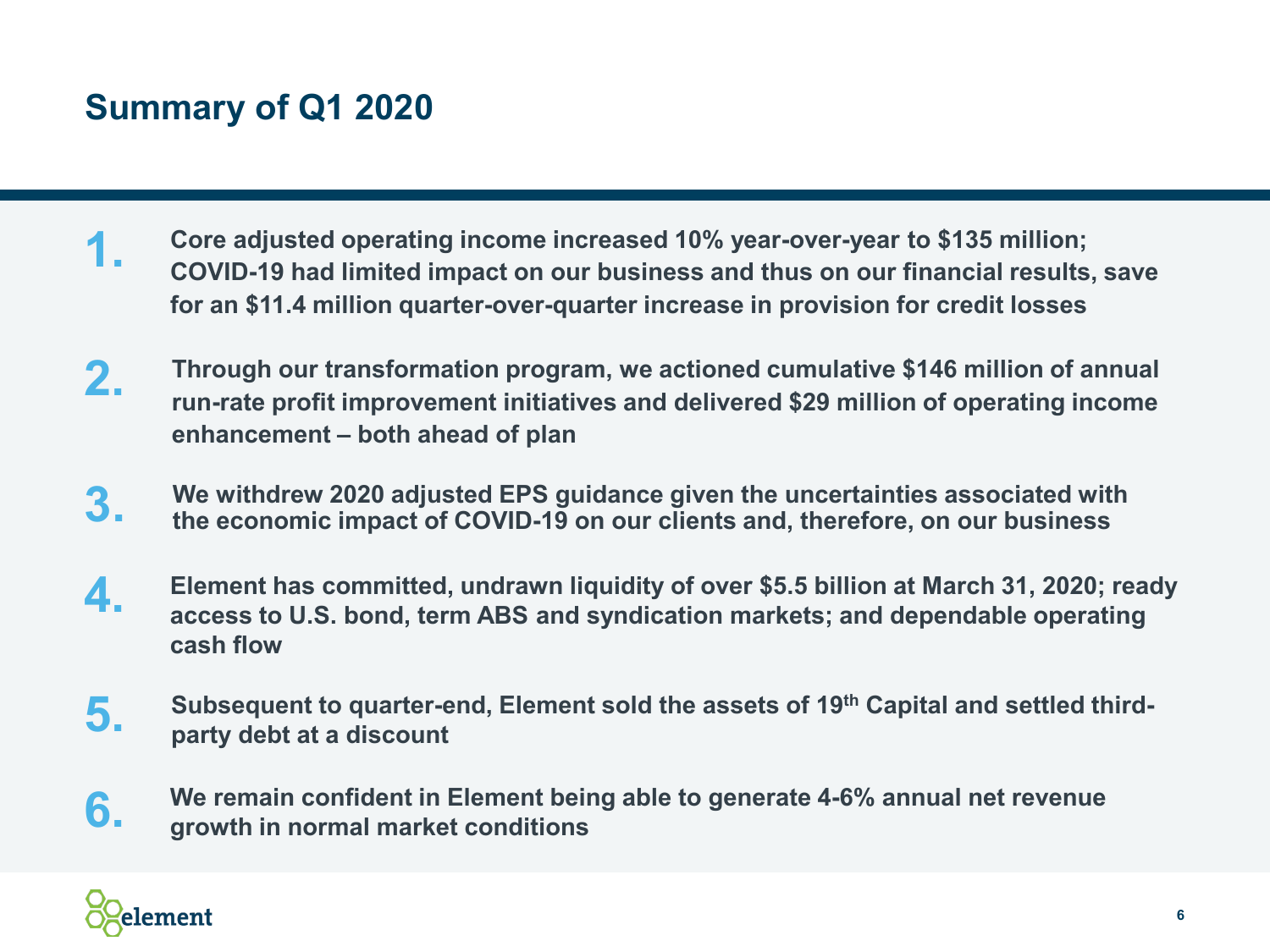#### **Business overview | Financial overview | Outlook**

### **Element's foundational strengths position it well for continued profitable growth**



- **No. 1 in North America and Australia / New Zealand**
- **Approximately two-thirds of portfolio with investment-grade clients**
- **An investment-grade balance sheet that is rapidly de-leveraging**
- **Well-diversified across clients, industries, geographies, revenue and funding sources**
- **Attractive industry dynamics with high barriers to entry**
- **Management team with a proven ability to deliver shareholder value with full accountability and transparency**

**\$450**<sup>3</sup> **M+ Annual Free Cash Flow**

**We are in the enviable position of being a " global leader in the business of fleet services and leasing. "**



- 2. As of market close May 8, 2020.
- 3. As at year-end December 31, 2019.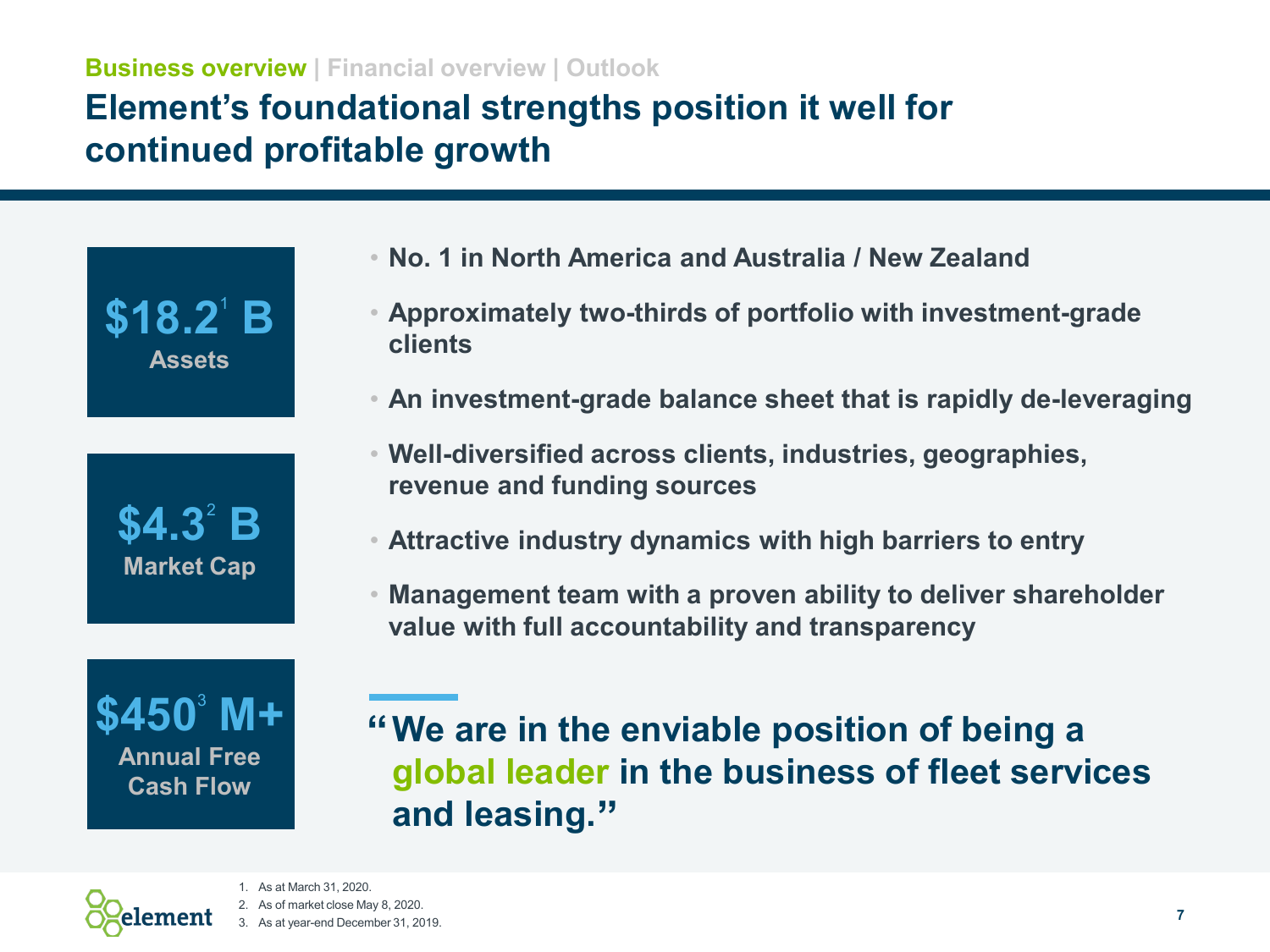### **Business overview | Financial overview | Outlook**

### **Our business model is designed to be resilient, delivering solid, consistent results throughout economic cycles**

| <b>Widely distributed</b><br>Our assets are at work for clients across five sizable geographies and over 700<br>standard industrial classifications, mitigating concentration risks.<br>client base<br><b>Essential business</b><br>Fleet vehicles are mission-critical for clients to generate and sustain daily revenues,<br>ensuring continuity of demand, lease payments and service utilization.<br><b>services</b><br>• The nature of the asset and relationship translate into high switching costs and thus<br><b>High client</b><br>low turnover. When clients do switch FMCs, leases run-off over their planned<br>retention<br>amortization period (though service revenues can be lost immediately).<br>Clients with deteriorating credit are usually able to restructure rather than liquidate. In<br><b>Effective protection</b><br>a restructuring, our leases are usually affirmed, ensuring continuity of payments to<br>against default<br>Element. Our leases contain cross-default provisions, and no force majeure clauses.<br>Our leases are cross-collateralized and fleet vehicles are highly liquid. During and after<br><b>Historically strong</b><br>6<br>the Great Financial Recession, the businesses that now make up Element experienced<br>credit performance<br>less than 10 bps of credit loss (as a % of finance receivables) in their worst years.<br>We use our scale - purchasing power & data - to drive down the total cost of fleet<br><b>Compelling value</b><br>ownership and operation for our clients, and our services eliminate the administrative<br>proposition<br>burden of in-house fleet management.<br>We have ready access to cost-efficient capital, with both securitization and syndication<br><b>Strong funding</b><br>programs, and we maintain multiple committed alternatives to fund the business<br>capacity<br>should access to the ABS or syndication markets become constrained for any reason. | <b>Blue-chip clients</b> | • Two-thirds of our earning assets are leased to investment-grade rated clients (publicly<br>rated, or "investment-grade equivalent"), with many of the Fortune 500 represented. |
|-------------------------------------------------------------------------------------------------------------------------------------------------------------------------------------------------------------------------------------------------------------------------------------------------------------------------------------------------------------------------------------------------------------------------------------------------------------------------------------------------------------------------------------------------------------------------------------------------------------------------------------------------------------------------------------------------------------------------------------------------------------------------------------------------------------------------------------------------------------------------------------------------------------------------------------------------------------------------------------------------------------------------------------------------------------------------------------------------------------------------------------------------------------------------------------------------------------------------------------------------------------------------------------------------------------------------------------------------------------------------------------------------------------------------------------------------------------------------------------------------------------------------------------------------------------------------------------------------------------------------------------------------------------------------------------------------------------------------------------------------------------------------------------------------------------------------------------------------------------------------------------------------------------------------------------------------------------------|--------------------------|----------------------------------------------------------------------------------------------------------------------------------------------------------------------------------|
|                                                                                                                                                                                                                                                                                                                                                                                                                                                                                                                                                                                                                                                                                                                                                                                                                                                                                                                                                                                                                                                                                                                                                                                                                                                                                                                                                                                                                                                                                                                                                                                                                                                                                                                                                                                                                                                                                                                                                                   |                          |                                                                                                                                                                                  |
|                                                                                                                                                                                                                                                                                                                                                                                                                                                                                                                                                                                                                                                                                                                                                                                                                                                                                                                                                                                                                                                                                                                                                                                                                                                                                                                                                                                                                                                                                                                                                                                                                                                                                                                                                                                                                                                                                                                                                                   |                          |                                                                                                                                                                                  |
|                                                                                                                                                                                                                                                                                                                                                                                                                                                                                                                                                                                                                                                                                                                                                                                                                                                                                                                                                                                                                                                                                                                                                                                                                                                                                                                                                                                                                                                                                                                                                                                                                                                                                                                                                                                                                                                                                                                                                                   |                          |                                                                                                                                                                                  |
|                                                                                                                                                                                                                                                                                                                                                                                                                                                                                                                                                                                                                                                                                                                                                                                                                                                                                                                                                                                                                                                                                                                                                                                                                                                                                                                                                                                                                                                                                                                                                                                                                                                                                                                                                                                                                                                                                                                                                                   |                          |                                                                                                                                                                                  |
|                                                                                                                                                                                                                                                                                                                                                                                                                                                                                                                                                                                                                                                                                                                                                                                                                                                                                                                                                                                                                                                                                                                                                                                                                                                                                                                                                                                                                                                                                                                                                                                                                                                                                                                                                                                                                                                                                                                                                                   |                          |                                                                                                                                                                                  |
|                                                                                                                                                                                                                                                                                                                                                                                                                                                                                                                                                                                                                                                                                                                                                                                                                                                                                                                                                                                                                                                                                                                                                                                                                                                                                                                                                                                                                                                                                                                                                                                                                                                                                                                                                                                                                                                                                                                                                                   |                          |                                                                                                                                                                                  |
|                                                                                                                                                                                                                                                                                                                                                                                                                                                                                                                                                                                                                                                                                                                                                                                                                                                                                                                                                                                                                                                                                                                                                                                                                                                                                                                                                                                                                                                                                                                                                                                                                                                                                                                                                                                                                                                                                                                                                                   |                          |                                                                                                                                                                                  |

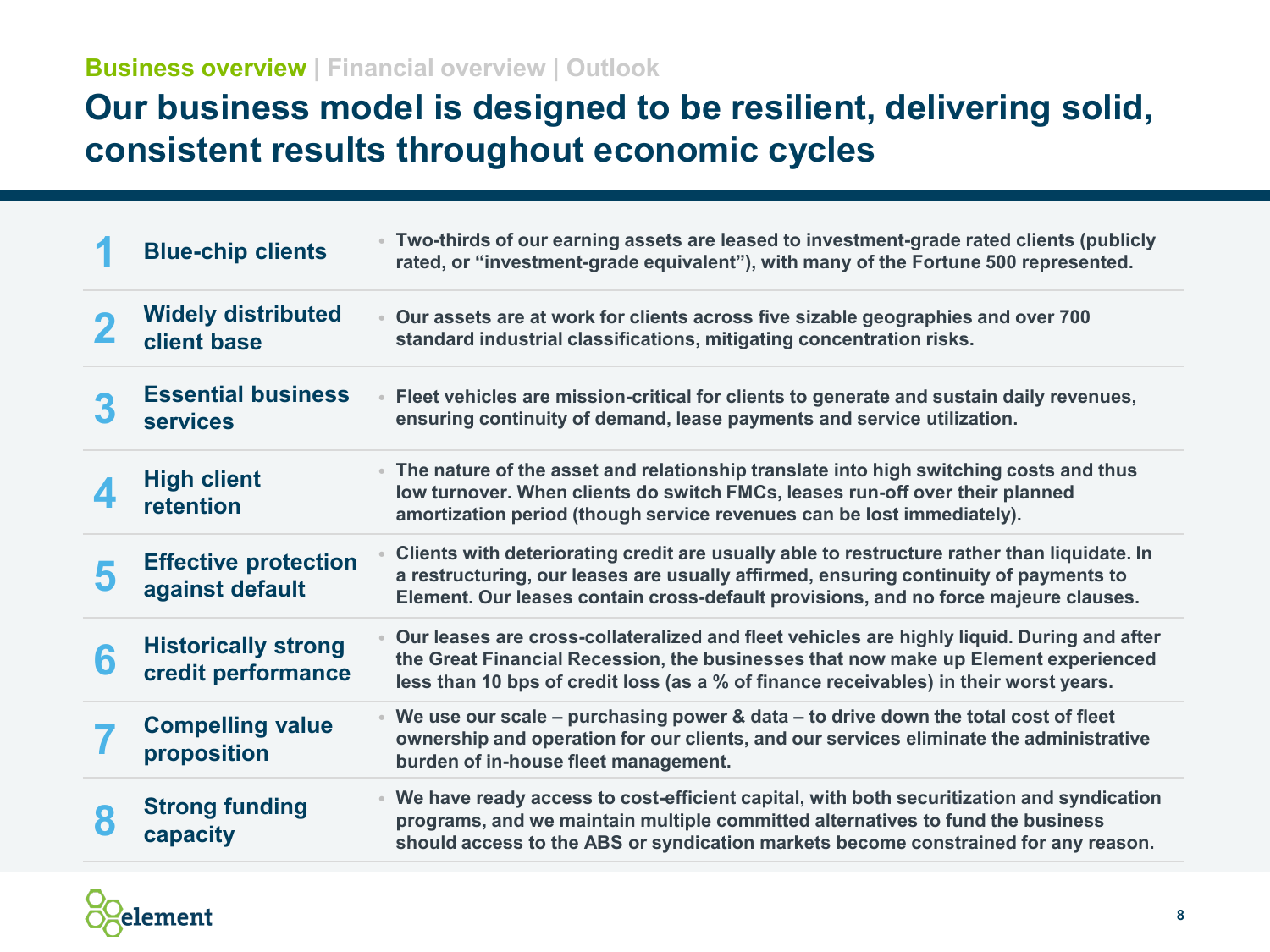### **Element's client base is widely diversified across 75+ major industry classifications and 700+ sub-specific industries**

**70% of earning assets by value are in use by clients operating in the following 15 major industry classifications. The remainder of our assets are with clients in 60+ major industry classifications.**

| <b>Major Industry Classification</b>                   | %EA <sup>1</sup> |
|--------------------------------------------------------|------------------|
| <b>Chemicals &amp; Allied Products</b>                 | 9.3%             |
| Electric, Gas & Sanitary Services                      | 6.5%             |
| Wholesale Trade & Die; Durable Goods                   | 6.4%             |
| <b>Business Services</b>                               | 6.1%             |
| Food & Kindred Products                                | 5.8%             |
| <b>Construction-Special Trade Contractors</b>          | 5.3%             |
| Communications                                         | 4.7%             |
| Measuring, Analyzing & Controlling Instruments         | 4.3%             |
| Automotive Repair, Services & Parking                  | 3.9%             |
| Oil & Gas Extraction                                   | 3.4%             |
| Industrial & Commercial Machinery & Computer Equipment | 3.1%             |
| Electronic & Other Electrical Equipment & Components   | 3.1%             |
| <b>Transportation Equipment</b>                        | 3.1%             |
| Wholesale Trade & Die; Non-Durable Goods               | 2.8%             |
| Heavy Construction Other Than Building Contractors     | 2.7%             |

**50% of earning assets by value are in use by clients operating in 33 sub-specific industries, the top 15 of which are below. The remainder of our assets are with clients in 700+ sub-specific industries.**

| <b>Sub-specific Industry</b>                    | %EA <sup>1</sup> |
|-------------------------------------------------|------------------|
| <b>Pharmaceutical Preparations</b>              | 3.5%             |
| <b>Electrical Work</b>                          | 3.4%             |
| Passenger Car Rental                            | 3.2%             |
| <b>Flectric Services</b>                        | 3.1%             |
| Motor Vehicles & Passenger Car Bodies           | $2.7\%$          |
| Pesticides & Agricultural Chemicals, NEC        | 2.1%             |
| Telephone Communications, Except Radiotelephone | 1.9%             |
| Detective, Guard & Armored Car Services         | 1.7%             |
| Fire, Marine & Casualty Insurance               | 14%              |
| Cable & Other Pay Television Services           | 1.4%             |
| <b>Electronic Connectors</b>                    | 1.4%             |
| Concrete Block & Brick                          | 14%              |
| Electric & Other Services Combined              | 1.3%             |
| Radiotelephone Communications                   | 1.3%             |
| Poultry Slaughtering & Processing               | 1.3%             |

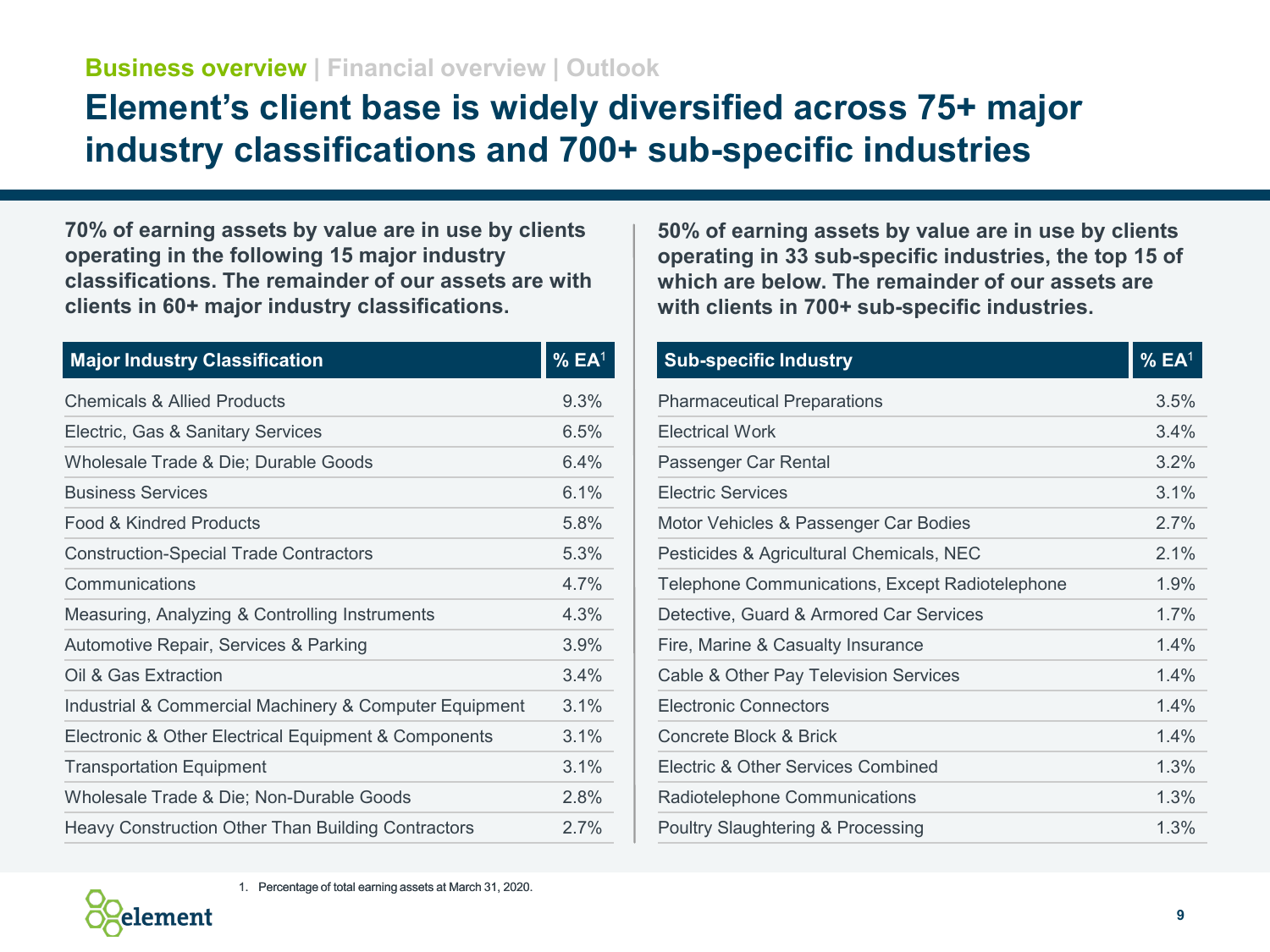### **Our strategy is on track with a clear path forward**

#### **Transforming Element's business**

- Focused resources on creating a consistently superior client experience, enabling Element to generate an expected ~\$180 million of run-rate improvement in annual pre-tax profitability
- Actioned \$146 million of profitability improvement initiatives by March 31, 2020 and delivered \$29 million to core AOI in Q1 2020; our actioned initiatives thus far are expected to deliver \$104 million in operating income before-tax in 2020
- Subsequent to March 31, 2020, we surpassed the original \$150 million end-of-2020 target for annual run-rate, pre-tax profit improvements actioned through our transformation efforts
- With 80% of our \$180 million target reached, we are well-positioned to complete the "Build for the Future" final phase of our transformation program
- We have ~\$45 million of our one-time investment funds available to us to secure the remaining improvements

#### **Strengthening and de-leveraging the balance sheet**

- Divested non-core assets, including excess real estate in Eden Prairie, Minnesota, our non-core interest in the ECAF note and the assets of 19th Capital
- Secured a BBB investment-grade rating from Standard & Poor's
- De-leveraged and de-risked Element's balance sheet from 9.56x tangible leverage at October 31, 2018 (the beginning of the transformation program) to 7.45x at March 31, 2020. Excluding FX volatility and the impact of Element's non-recourse warehouse credit facility – which exclusively funds presyndication assets for Armada – Element's tangible leverage ratio at March 31, 2020 would have been 6.35
- Subsequent to March 31, 2020, we established a \$560 million committed credit facility, which can be used if required to retire the Company's outstanding Convertible Subordinated Debentures maturing in June 2020

#### **Pivoting the organization to growth**

- In 2019, we undertook research and analysis to properly size and map the entire North American market for fleet management services
- The resulting insights into segmentation, penetration, pricing and industry dynamics validated both the relevance and sustainability of Element's value proposition, and informed our enhanced go-to-market strategy, which we have begun to implement in 2020
- Based on our market insights, client mix and geographic positioning, we believe Element can generate annual net revenue growth of 4- 6% in normal market conditions
- We will do so by (i) holding market share; (ii) improving salesforce effectiveness; (iii) better managing client profitability; (iv) converting self-managed fleets; and (v) leveraging our market leadership in Mexico and Australia / New Zealand. We will also pursue additional, Armada-like "mega fleet" opportunities

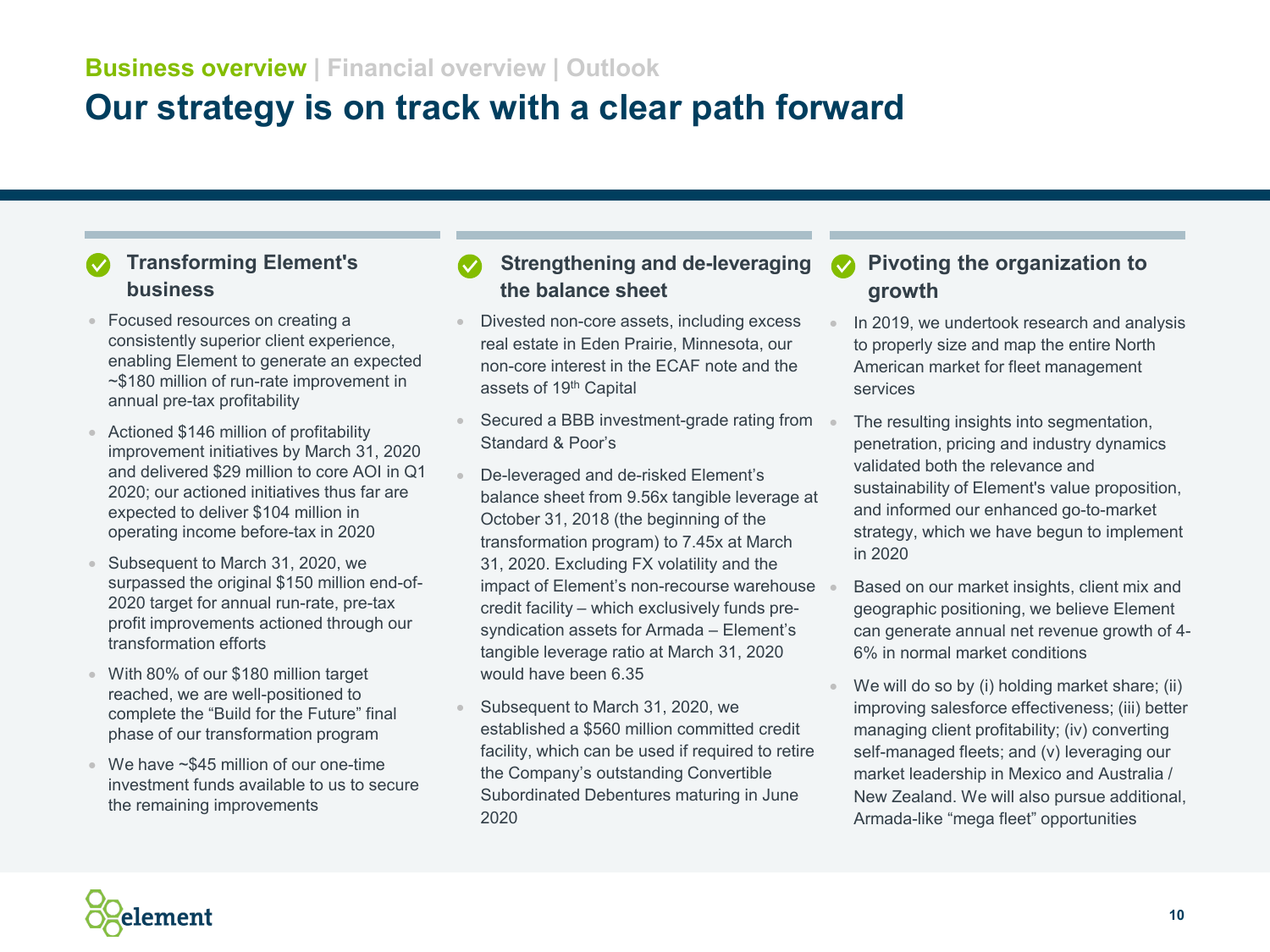#### **Financial overview | Outlook | Transformation overview**

### **Element generated core after-tax adjusted operating income of \$0.23 per share in Q1 2020**

#### **Core Fleet Management Operations**

|                                                                            |                   | For the three-month periods ended |                   |
|----------------------------------------------------------------------------|-------------------|-----------------------------------|-------------------|
| (in \$000's for stated values, except per share amounts)                   | March 31,<br>2020 | December 31.<br>2019              | March 31,<br>2019 |
| <b>Originations</b>                                                        | 2,030,988         | 2,225,909                         | 1,712,849         |
| End-of-period assets under management                                      | 17,780,139        | 16,710,402                        | 15,492,500        |
| Net revenue                                                                |                   |                                   |                   |
| Net interest income and rental revenue                                     | 191,399           | 208,302                           | 216,643           |
| Interest expense                                                           | 94,132            | 107,040                           | 114,112           |
| Net financing revenue                                                      | 97,267            | 101,262                           | 102,531           |
| Servicing income, net                                                      | 125,847           | 128,754                           | 117,959           |
| Syndication revenue, net                                                   | 26,087            | 27,538                            | 17,212            |
| Net revenue                                                                | 249,201           | 257,554                           | 237,702           |
| <b>Adjusted operating expenses</b>                                         |                   |                                   |                   |
| Salaries, wages and benefits                                               | 73,195            | 76,002                            | 78,221            |
| General and administrative expenses                                        | 31,299            | 28,818                            | 27,748            |
| Depreciation and amortization                                              | 9,941             | 10,137                            | 9,740             |
| <b>Adjusted operating expenses</b>                                         | 114,435           | 114,957                           | 115,709           |
| <b>Adjusted operating income</b>                                           | 134,766           | 142,597                           | 121,993           |
| Provision for taxes applicable to adjusted operating income                | 24,932            | 26,367                            | 21,349            |
| After-tax adjusted operating income                                        | 109,834           | 116,230                           | 100,644           |
| Cumulative preferred share dividends                                       | 10,906            | 11,025                            | 11,164            |
| After-tax adjusted operating income attributable to common<br>shareholders | 98,928            | 105,205                           | 89,480            |
| Weighted average number of shares outstanding [basic]                      | 437,291           | 435,766                           | 433,616           |
| After-tax adjusted operating income per share [basic]                      | 0.23              | 0.24                              | 0.21              |

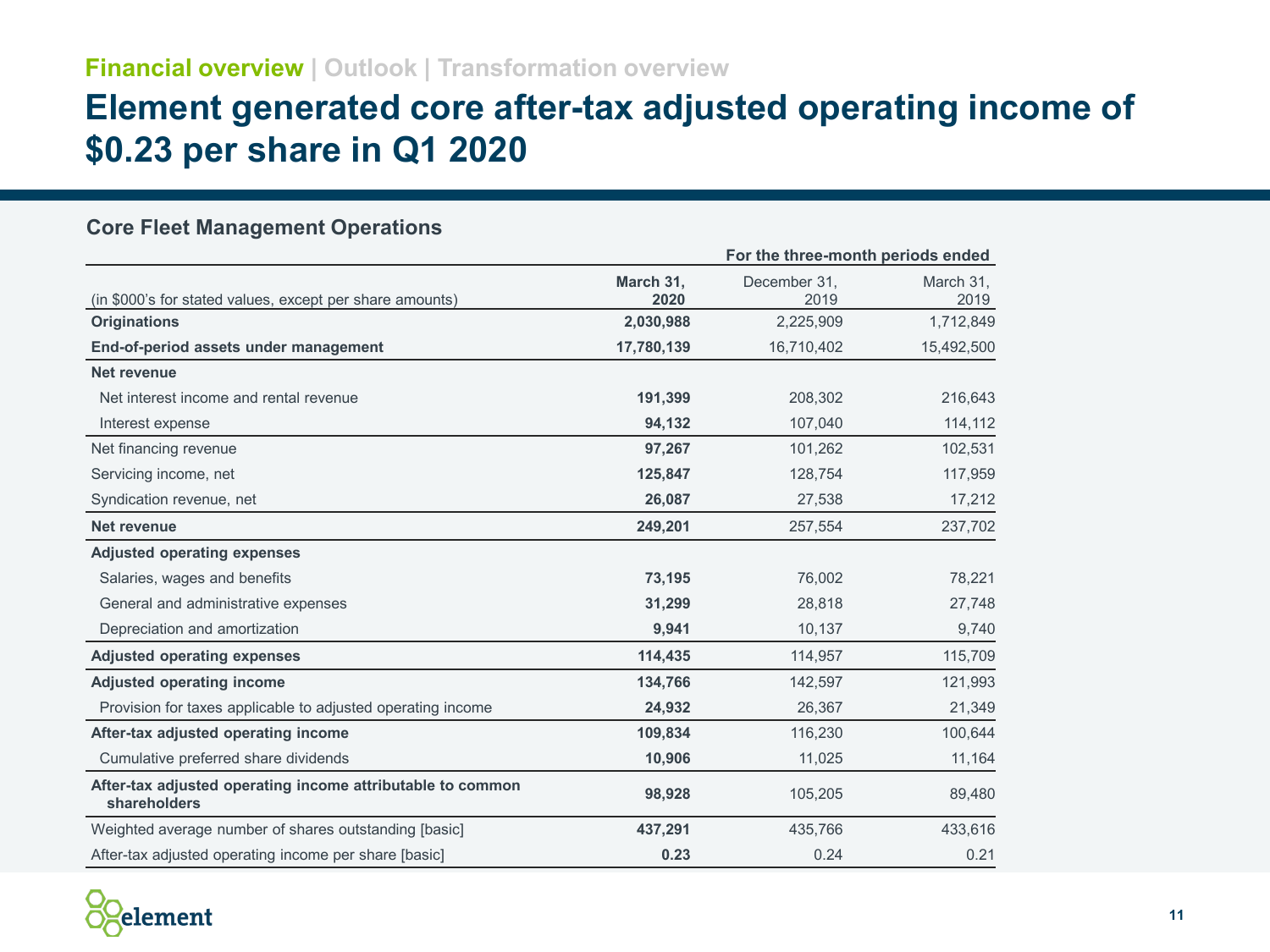#### **Financial overview | Outlook | Transformation overview**

### **Transformation program has improved operating leverage and increased free cash flow generation**





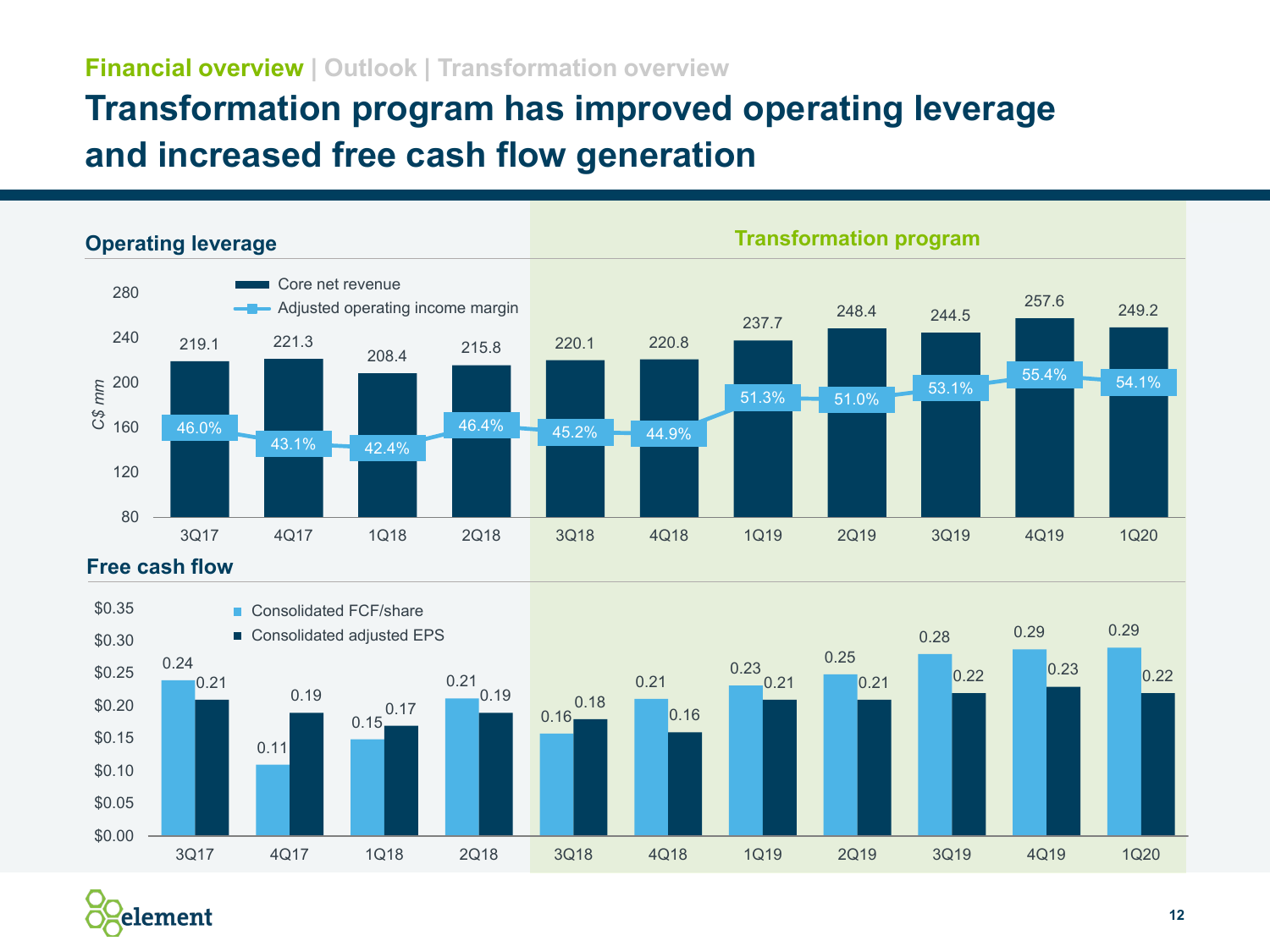#### **Financial overview | Outlook | Transformation overview**

## **With improving earnings and a de-leveraging balance sheet, we are producing solid financial results**



element

1. In Fall 2018, the Company, as part of its strategic plan, repositioned its non-core investment in 19<sup>th</sup> Capital and took an after-tax charge of \$360 million, reflected in its Q3 2018 financial statements. Concurrently, as part of its initiative to strengthen its balance sheet, the Company raised \$345 million of common equity, which was reflected in its Q4 2018 financial statements.

2. Consolidated after-tax adjusted operating income for the quarter attributable to common shareholders, multiplied by four (i.e. annualized), divided by average common equity of the current and immediately preceding quarter.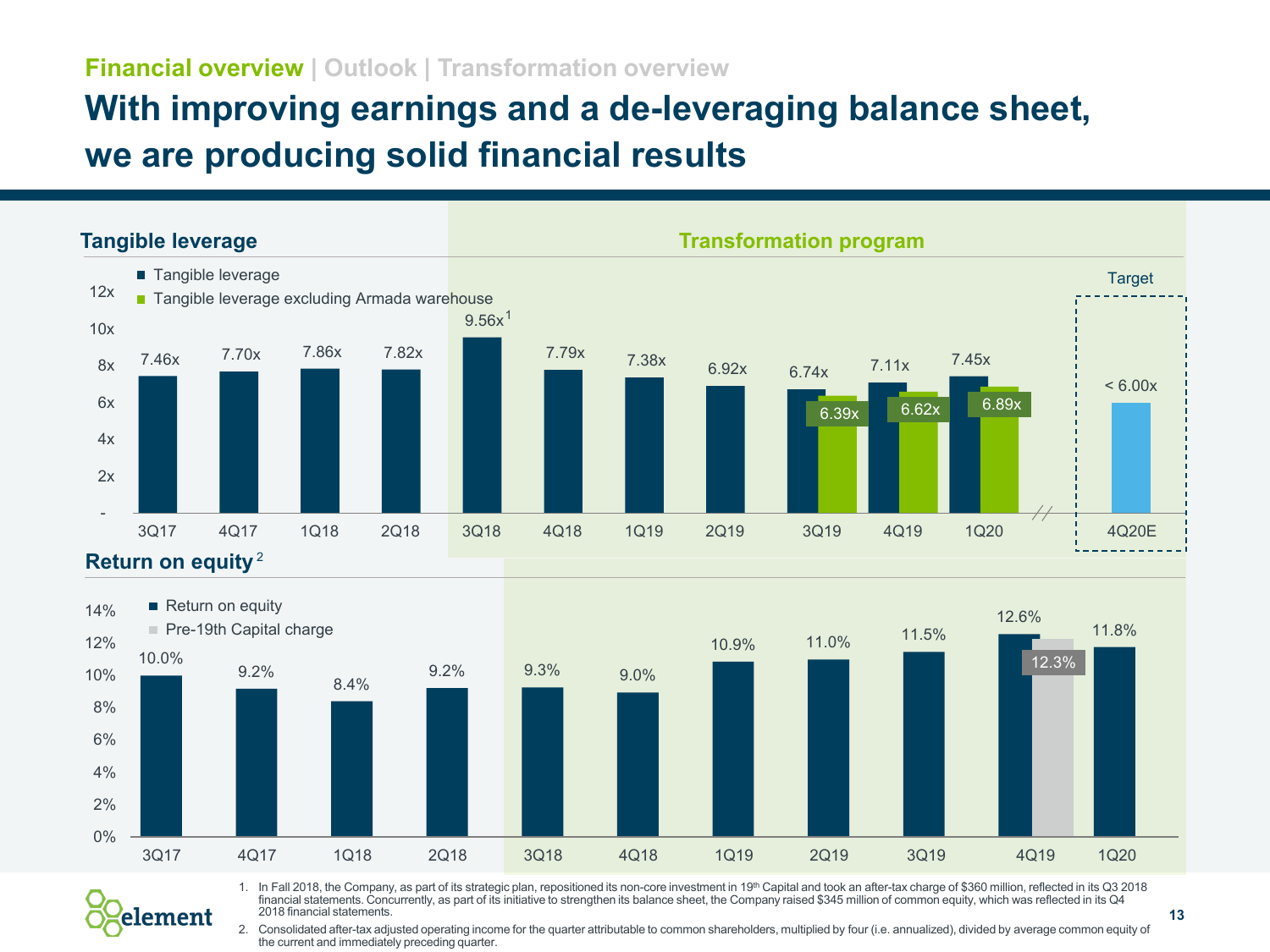**We are focused on executing on three waves of opportunity**



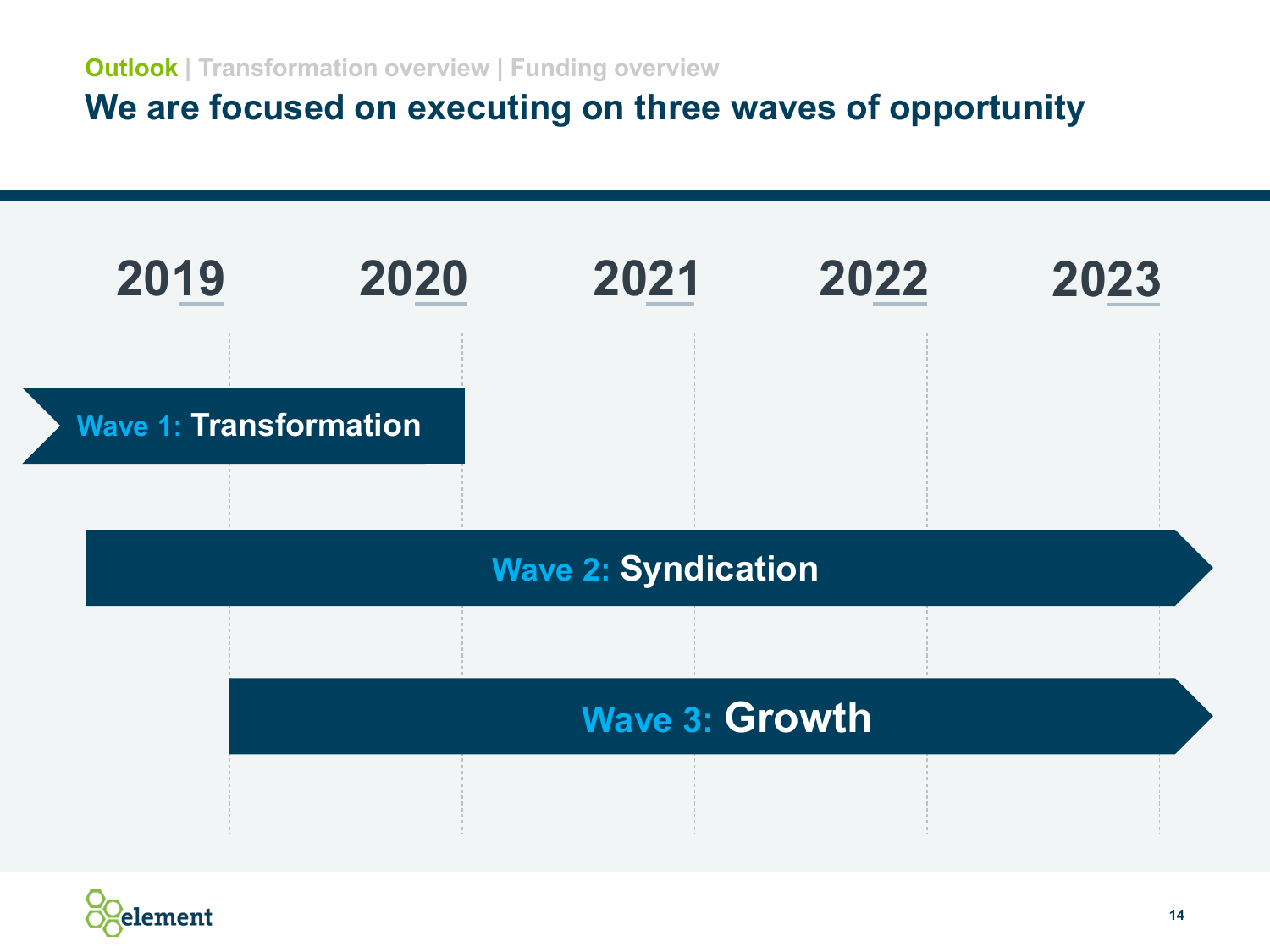#### **Transformation overview | Funding overview | Growth overview**

### **Wave 1: Executing a client-centric transformation to create immediate and long-lasting value for all stakeholders**

- **Our management team is executing a comprehensive transformation plan**
- **We had actioned \$146 million of annual run-rate pre-tax profit improvements as of March 31, 2020; following quarter-end, we surpassed \$150 million**
- **These actions are translating into results: we delivered \$29 million of annual run-rate pre-tax operating income enhancement in Q1 2020**
- **We are well along our client-centric path to generating value for all Element stakeholders**



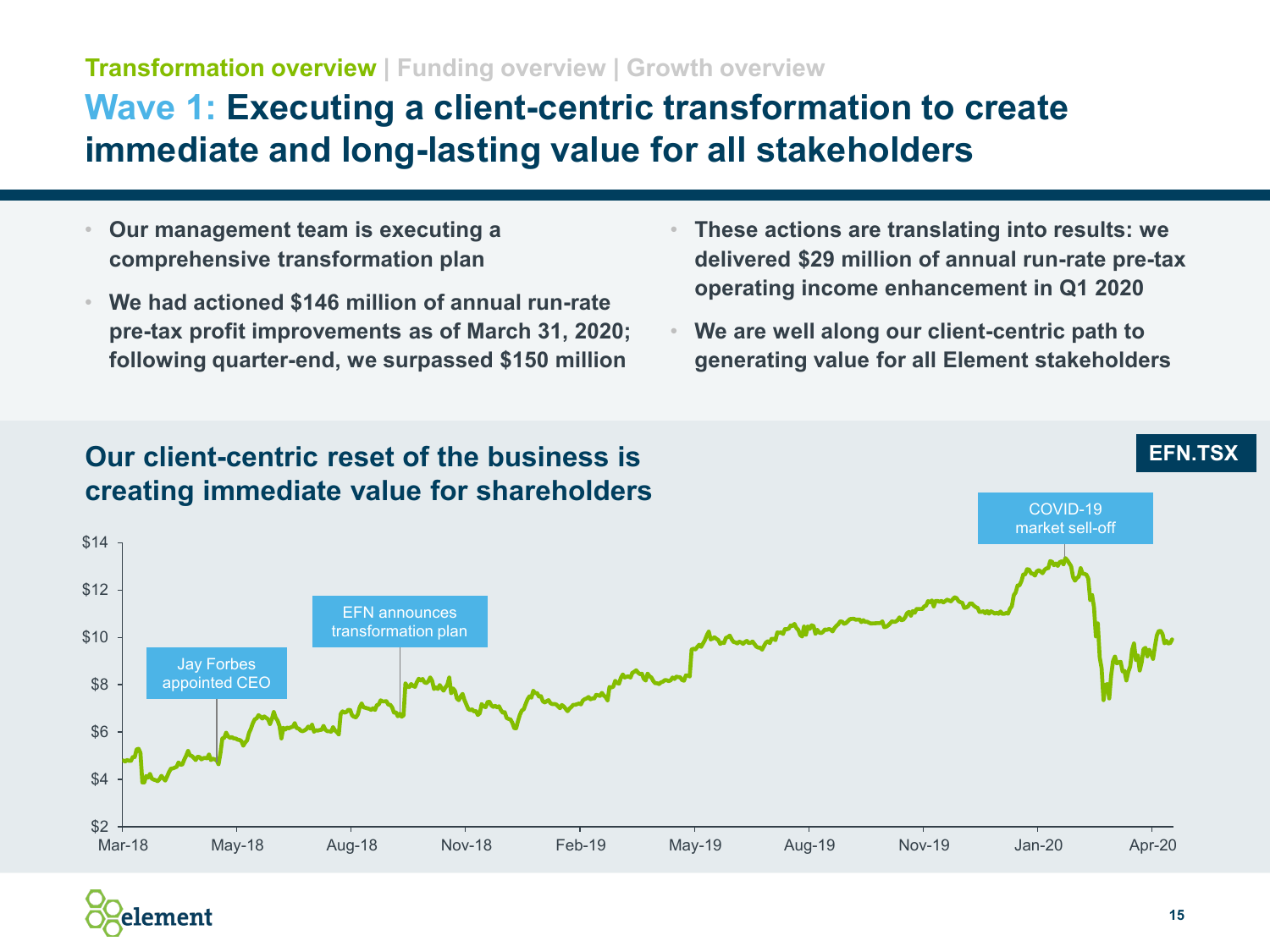**Transformation overview | Funding overview | Growth overview**

### **We are well on our way to actioning our target \$180 million annual run-rate pre-tax operating income improvement by year-end 2020**



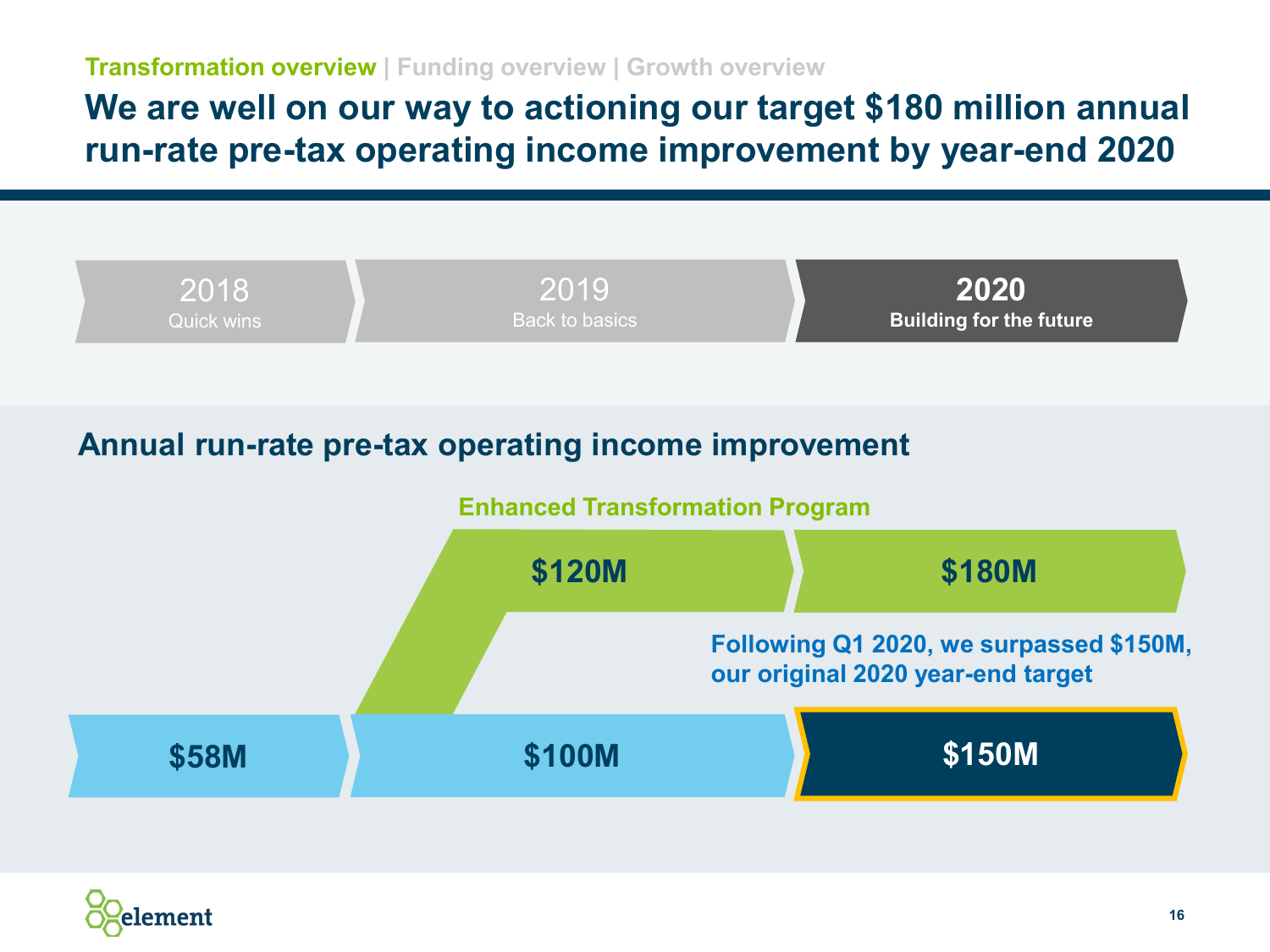### **Wave 2: In 2019, we broadened our use of syndication to accelerate the de-leveraging of our balance sheet**

#### **ON BALANCE SHEET →**

**Order Origination** Upfit **Activation** 

Element receives an order from one of our clients and places the order with an OEM.

Element pays the OEM for the order. This typically coincides with the vehicle's production or the vehicle's availability to Element.

With payment to the OEM, Element records an origination, and the value of the vehicle as an interim funded asset.

Vehicles are initially funded by Element's senior credit line.

Some vehicles require upfitting for the client: customization such as racking, running boards, decals etc.

Between origination and activation, vehicles remain interim funded assets funded by Element's senior credit line.

Upon vehicle delivery to the client, the related lease is activated and the client billed for financing and services.

Upon lease activation, the vehicle ceases to be an interim funded asset and the lease becomes a net earning asset on Element's balance sheet.

#### **Securitization**

Element can securitize a lease if it meets the eligibility criteria, is in good standing and does not exceed concentration limits.

Securitized leases remain net earning assets on Element's balance sheet.

#### **OFF BALANCE SHEET**

#### **Syndication**

Element can syndicate a lease once the client has paid their first bill.

Syndicated leases remain assets under management by Element.

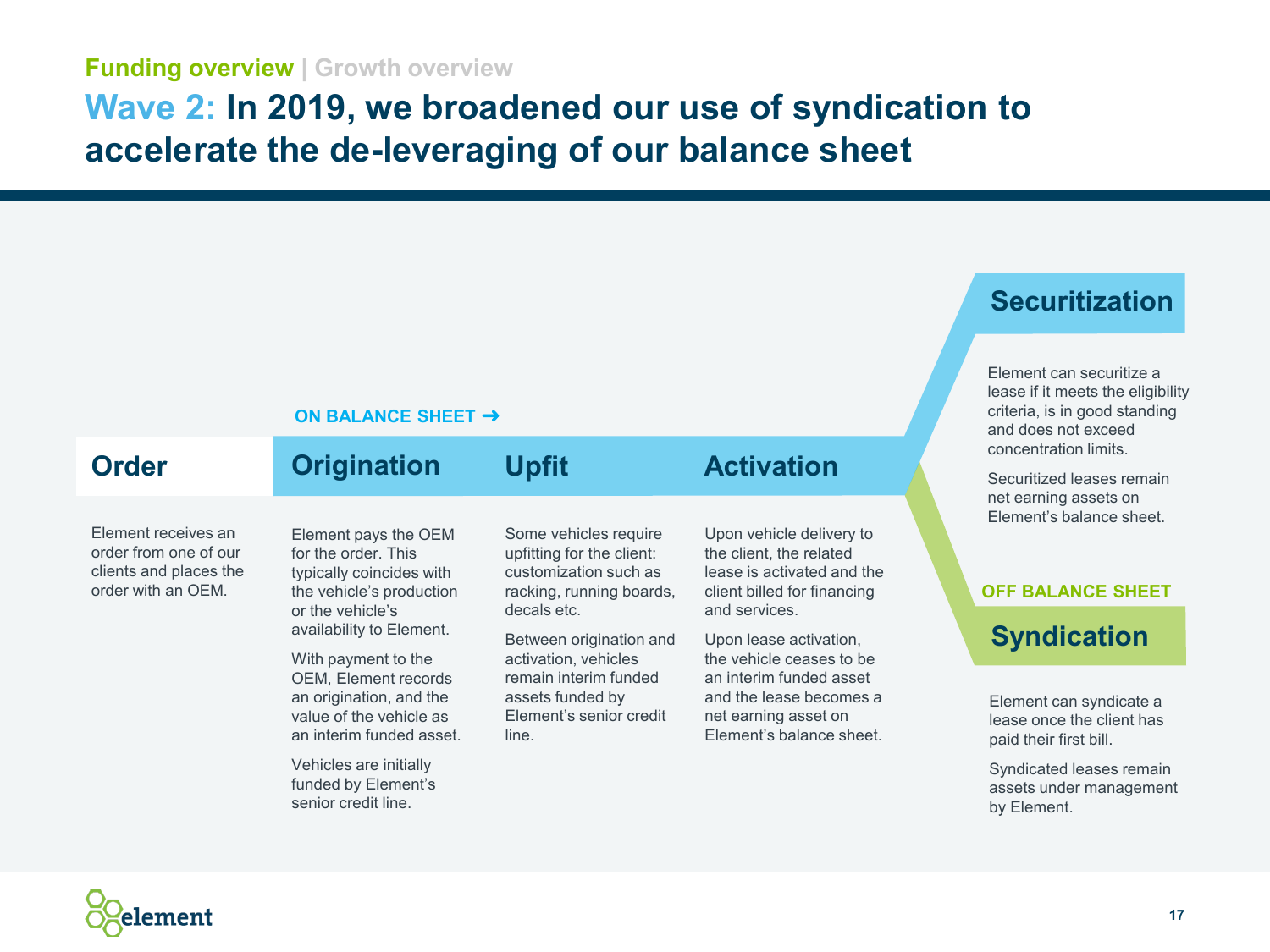### **We continue to strengthen and de-leverage our balance sheet through syndication**

### **Recall, expanded use of syndication allows us to:**

- 
- **Reduce tangible leverage ratio faster, enabling access to lower cost of capital**
- **Mitigate credit concentration risk created by one large, rapidly growing client – Armada**
	- **Create another source of recurring profitable revenue**

### **Syndication market demand remains healthy:**

- - **Syndication market has remained open to Element throughout the COVID-19 crisis**
- 
- **We syndicated over \$800 million of assets in Q1 transacting with familiar and new buyers**



**While demand for syndication remains healthy, the drop in interest rates has caused greater pricing pressures that could suggest lower fee spreads**

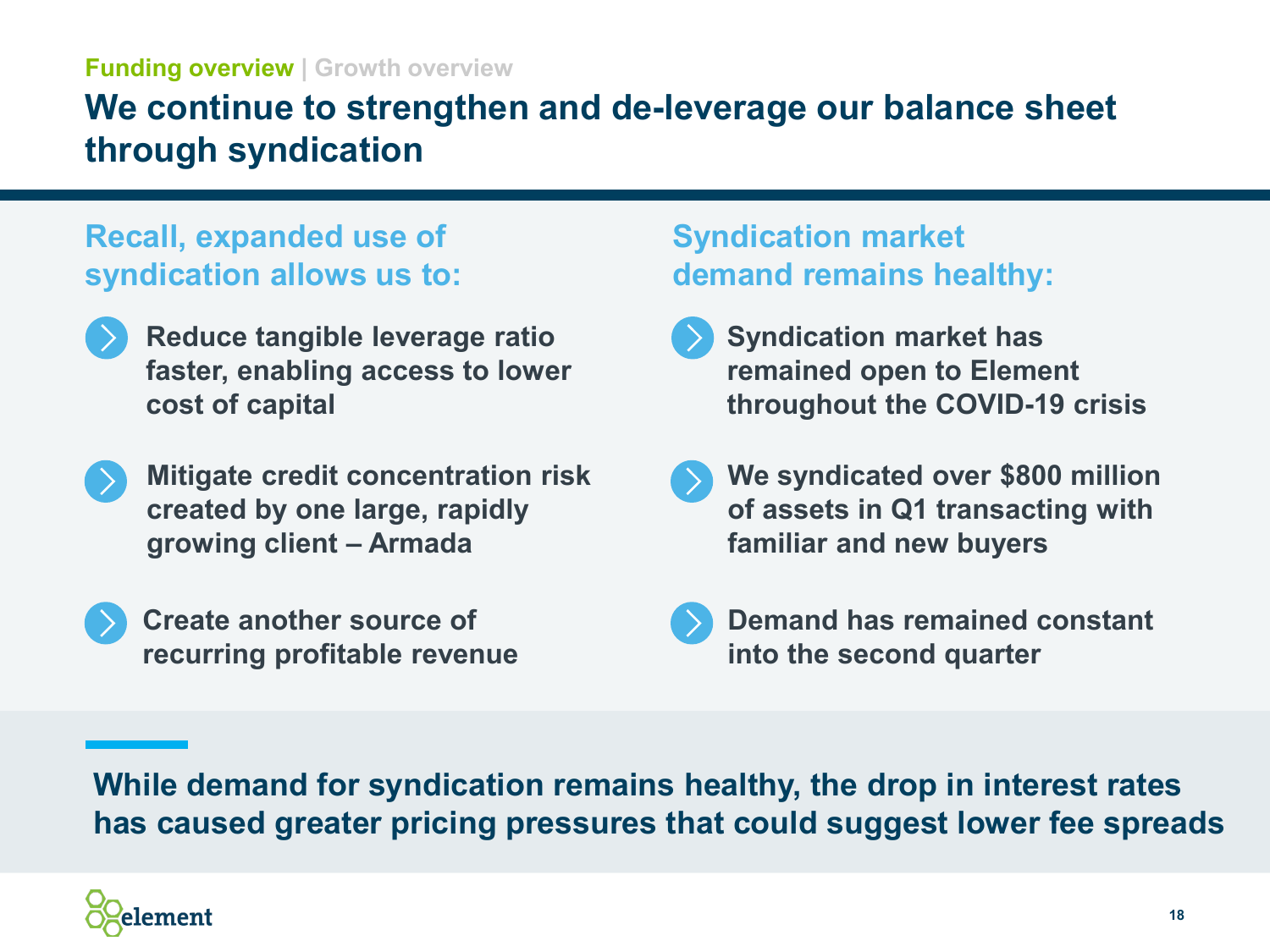### **Our investment-grade balance sheet continues to afford us and our clients ready access to cost-efficient capital**

#### **Capital structure**

| 2020-03-31                        | <b>Balance</b><br>(C\$ millions) |
|-----------------------------------|----------------------------------|
| Cash                              | \$91                             |
| <b>Unsecured debt</b>             |                                  |
| <b>Senior credit facilities</b>   | \$1,870                          |
| <b>Convertible debentures</b>     | \$716                            |
| <b>Vehicle management AB debt</b> |                                  |
| <b>Term notes amortization</b>    | \$5,436                          |
| Variable                          | \$5,007                          |
| <b>Other</b>                      | \$105                            |
| Deferred financing costs & adj.   | (\$18)                           |
| <b>Total debt</b>                 | \$13,115                         |
| <b>Shareholders' equity</b>       |                                  |
| <b>Common share capital</b>       | \$3,202                          |
| <b>Preferred share capital</b>    | \$680                            |
| <b>Other</b>                      | \$66                             |
| <b>Total shareholders' equity</b> | \$3,948                          |
| <b>Total capitalization</b>       | \$17,064                         |

#### **Drawn vs. undrawn funding capacity** *(C\$ billions)*



**We have \$5.5 billion of contractually committed, undrawn funding capacity available to us to operate our business and originate assets for our clients**

**Subsequent to quarter-end, we established a \$560 million committed credit facility on attractive terms to provide interim funding for the redemption of our convertible debenture maturing in June**

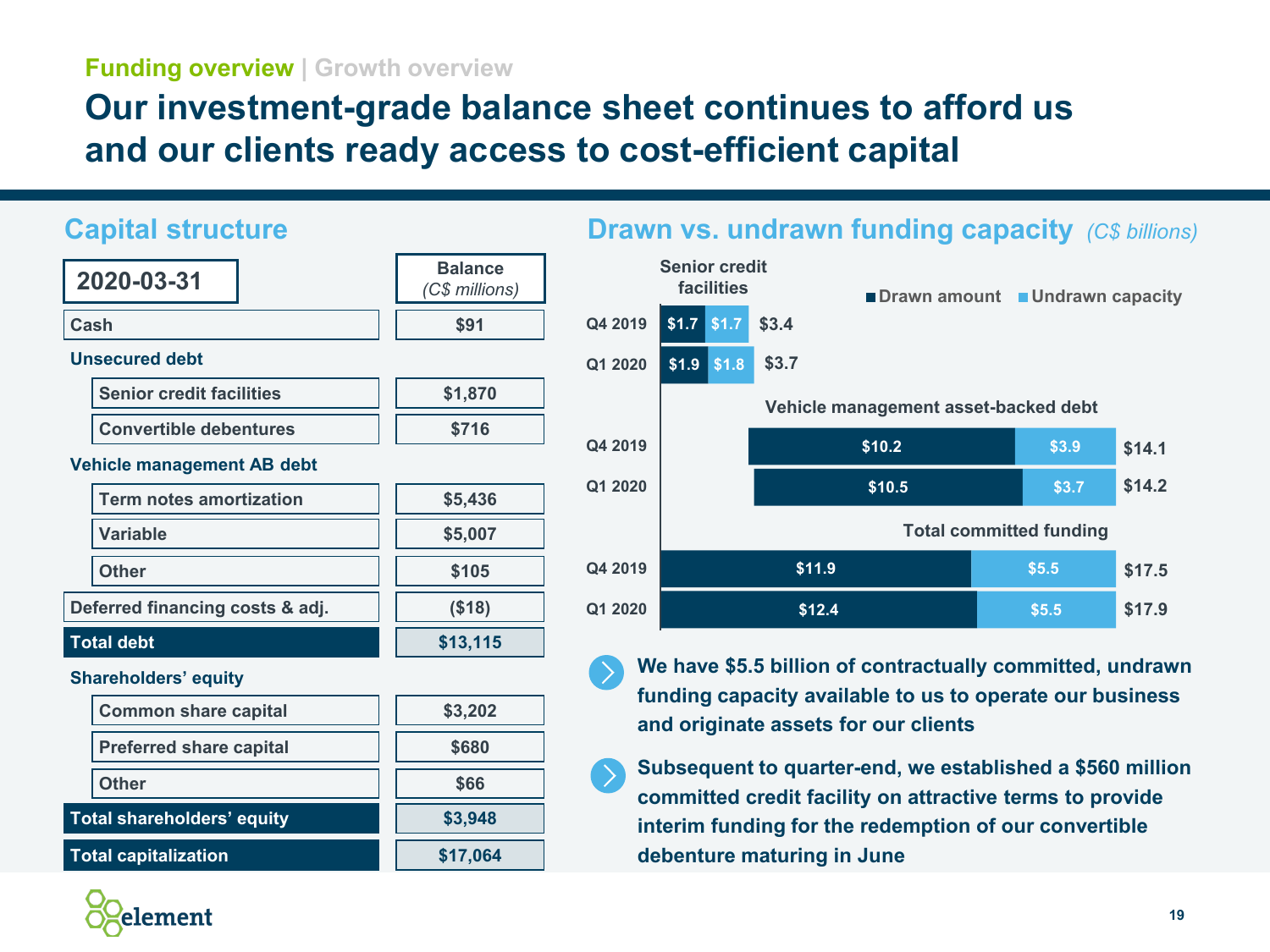### **We have ready access to the U.S. bond, term ABS and syndication markets, and dependable operating cash flow**

**We still intend to issue senior unsecured term debt in the U.S. bond market in 2020, while recognizing that market conditions may not be attractive in the short term for our inaugural offering**



**Two investment-grade ratings in the U.S. give us access to the unsecured corporate debt market**

**DBRS: BBB (high)** Stable Outlook

**Kroll: A-** Stable Outlook

**Element has the luxury of time to issue debt with ready access to \$5.5 billion of contractually committed, undrawn funding capacity**

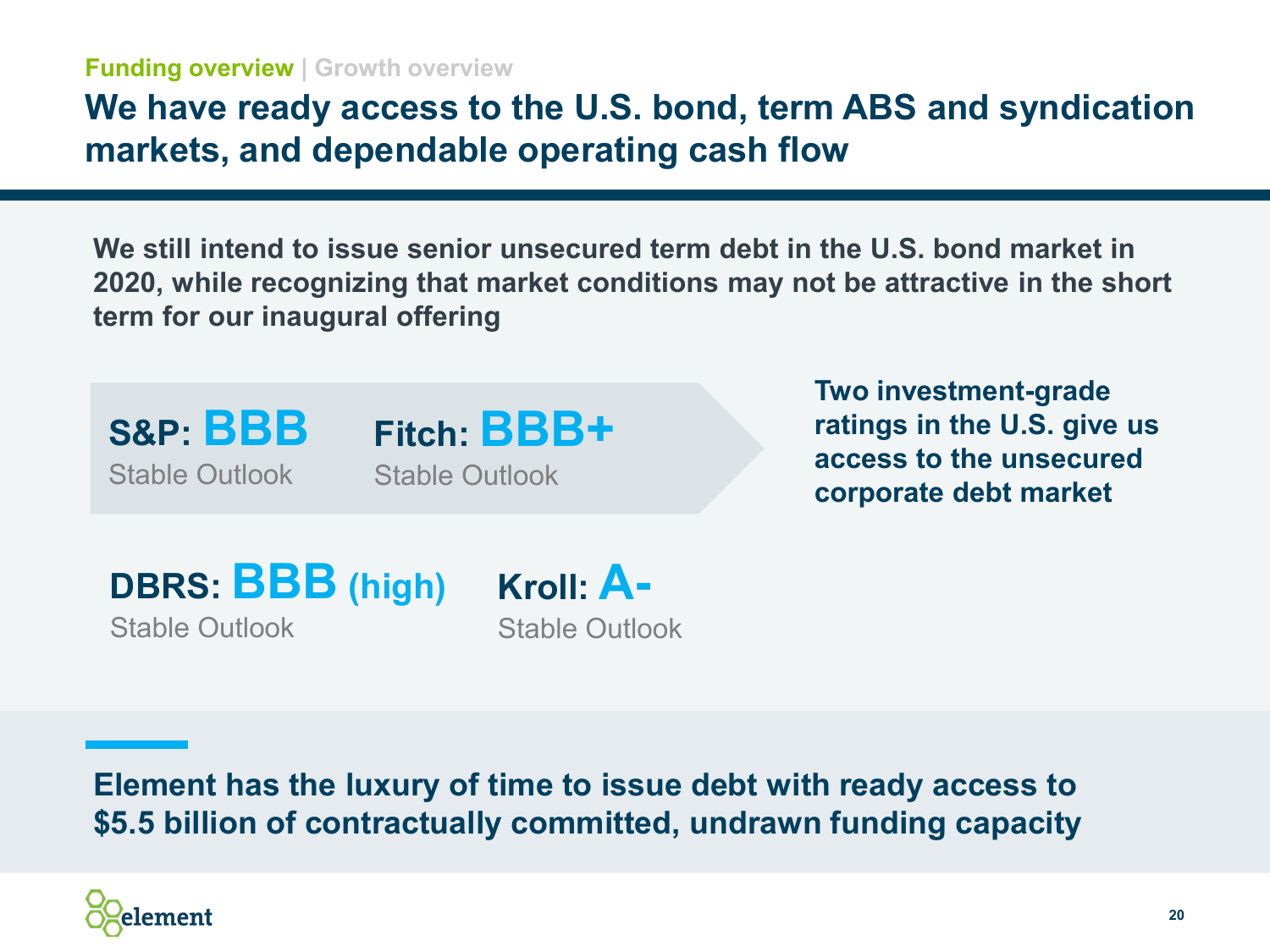#### **Growth overview**

### **Wave 3: We have begun the pivot to growth as transformation solidifies our foundation**

**Completed the first in-depth study of the North American fleet market to our knowledge**

- Devoted **50 people** across our organization to this project
- Worked closely with **BCG** and **Polk,** a leader in information on the automotive industry
- Conducted **50+ in-depth interviews** with clients, potential clients and industry experts

**We have crafted a plan to drive low-risk, valueaccretive growth in coming years**

- Fleet services and leasing is a **~C\$20 billion market across 16 segments** in the U.S. + Canada alone
- Our core business currently addresses **~20% (\$4B)** but, with existing capabilities, we can easily address **~30% (\$6B)** of this market



**Holding market share 1**

- **Improving salesforce effectiveness 2**
- **Better managing client profitability 3**
- **Converting self-managed fleets 4**
- **Leveraging our leadership positions in Mexico and ANZ 5**

**Periodic addition of "mega fleets"**

## **We believe Element can achieve annual net revenue growth of 4-6% in normal market conditions**